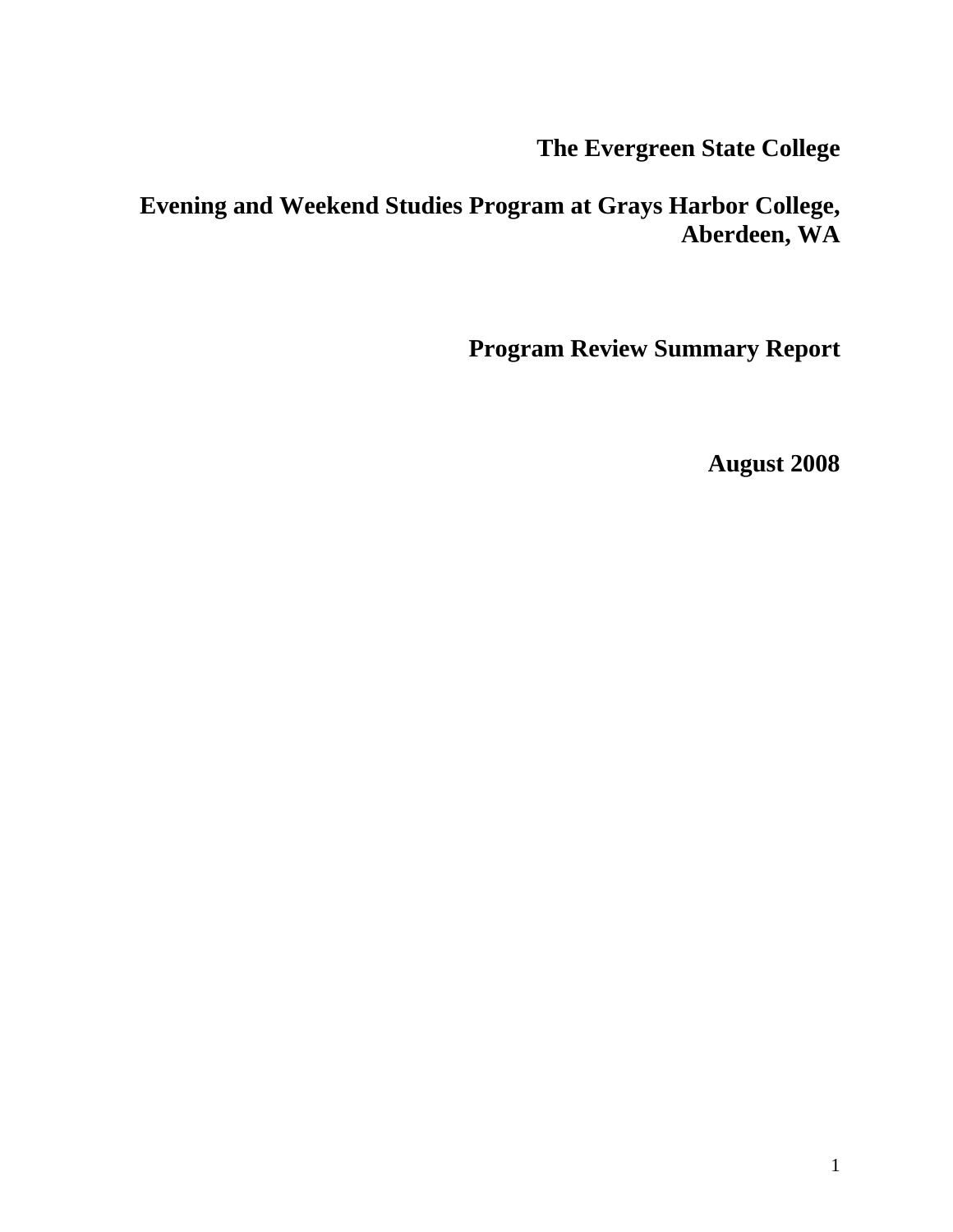**Program Title:** Evening and Weekend Studies Program at Grays Harbor College (GHC) **Degree:** Bachelor of Arts **Degree CIP:** 24.0101 **Initial Approval by HEC Board:** 1997-98 **Previous Program Review:** December 2003

#### **Program Overview**

The Evergreen State College (TESC) states that its mission is to sustain a vibrant academic community and offer students an education that will help them excel in their intellectual, creative, professional and community service goals. Evergreen has a successful history working with both public and private two-year institutions (Tacoma Community College, Northwest Indian College, and Grays Harbor College) to provide high quality, upper-division, cost-effective B.A. completion programs to place-bound students off the main Olympia Campus. Evergreen's partnership with GHC provides students at GHC the opportunity to complete their B.A. degree in Grays Harbor and Pacific counties, areas that traditionally have low access to higher education and a low participation rate relative to the rest of the state.

A two-quarter pilot program was established with GHC winter and spring quarters of 1997. The pilot program was partially funded by a grant from the State Board for Community and Technical Colleges under its Fund for Innovation program. In the pilot program, each college provided one faculty member to teach an interdisciplinary, eight-credit hour, upper-division program. Students in that program requested that the program be continued so they would have the opportunity to complete their B.A. degree.

After the pilot program, Evergreen continued to offer an 8-credit interdisciplinary program each quarter (excluding summer). The program met on Saturdays with both small group and on-line assignments to supplement the classroom lectures and seminars. During the 1999-2000 year, the TESC Evening and Weekend Studies administration decided to identify the focus of the offerings as Interdisciplinary Management Studies. This was defined by then Dean of Evening and Weekend Studies Susan Fiksdal as:

Students will learn the subject matter of traditional management courses such as organization psychology, economics and finance, and they will do this within the context of human activity in the broad sense of history, philosophy, literature, ethics, public policy, technology and the arts. Students will gain skills in public speaking, technical and creative writing, critical analysis, policy evaluation, collaborative work, conflict resolution, diversity issues in the workplace, quantitative reasoning and electronic presentation of ideas and figures. Workplace applications are central to each year's curriculum. The curriculum will be planned on a four-year cycle beginning with 1999-2000.

In December 2000, The Evergreen State College and Grays Harbor College signed an Interagency Agreement for a Bachelor in Liberal Arts Degree Program which stated, "The primary objective is to create a partnership with GHC to give students who have graduated from GHC the opportunity to obtain a bachelor in liberal arts without having to leave that campus."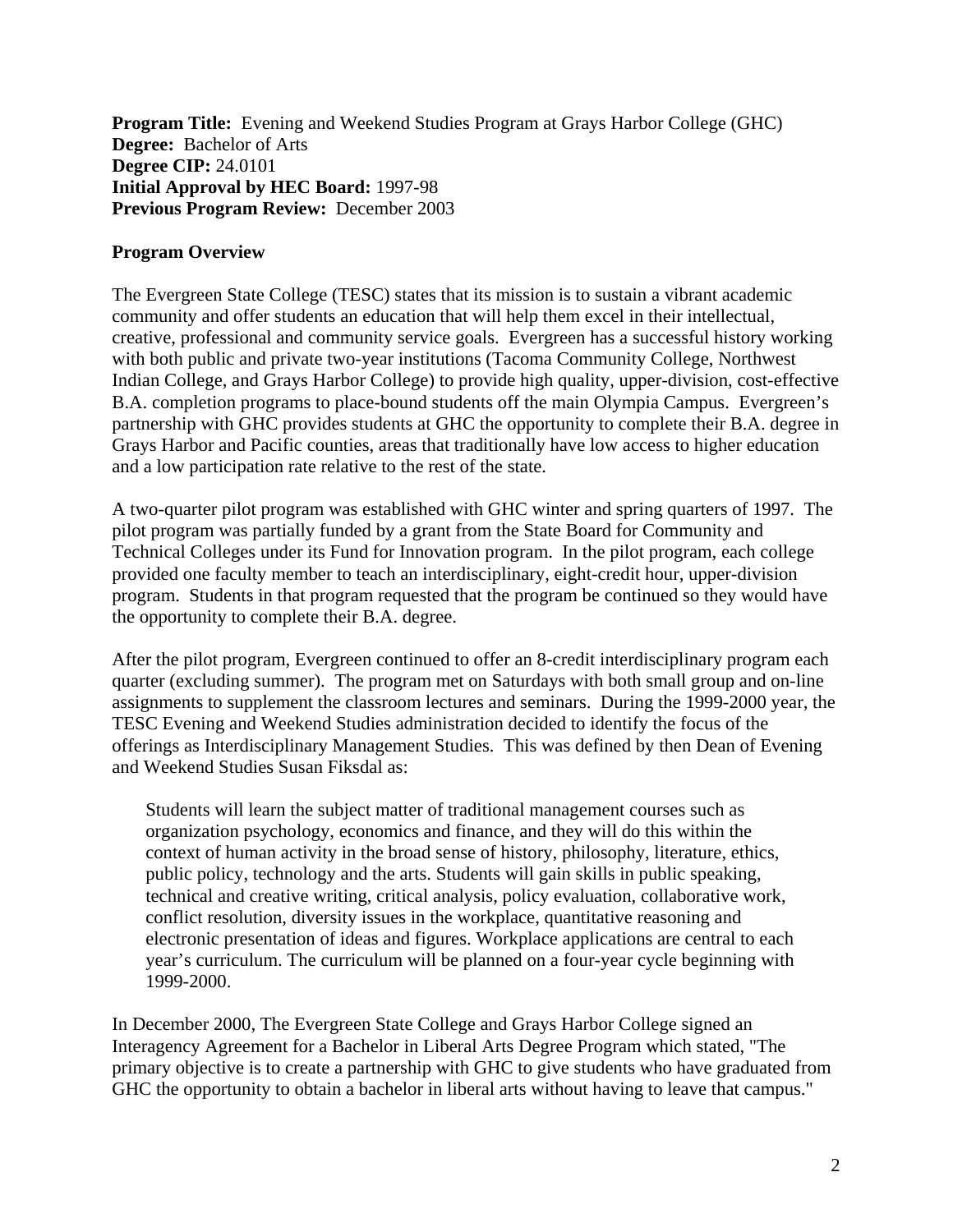The interagency agreement also stated that the agreement "will automatically renew annually by mutual consent of both parties."

The 2003 program review outlined changes made to the program for the 2002-03 and 2003-04 academic years. These included moving to a team-teaching model which included one half-time and one quarter-time faculty, providing an option for students to enroll for 12 credits, and expanding the topics included in the curriculum. While enrollment increased in 2002-03, it dropped in 2003-04 and fell to its lowest levels since 1999-00 in 2004-05 and 2005-06.

In the time since the last program review, the Grays Harbor program has continued to evolve. In an attempt to address enrollment issues in 2004 and 2005, the structure and focus of the curriculum were changed further. Students are now offered more enrollment options including the option to enroll for 4, 8, or 12 credits. The interdisciplinary management pathway has been broadened to include issues of human services and health both from the perspective of individual health and in terms of the health of communities and organizations. More faculty have been involved in the program, and the structure of the class has moved to an intensive weekend model in which students meet in class every other week on both Saturday and Sunday or even Friday, Saturday, and Sunday. Students continue to have group and on-line assignments that supplement the classroom lectures and seminars. Each quarter, the first class is held on the Olympia campus so students can register, purchase books, pay tuition and become familiar with campus services. All other classes take place on the campus of Grays Harbor College.

Students are recruited to the Grays Harbor program through various means. Advising and admissions staff at both TESC and GHC promote the program through information sessions and individual advising conferences. Evergreen's Evening and Weekend Studies Class Listing is sent to Grays Harbor residents, and radio ads are used to inform residents of the program.

Program enrollment increased in both 2006-07 and 2007-08, allowing the staffing of the Grays Harbor Program to be increased to two half-time faculty for 2008-2009. These faculty will offer a fully team-taught program. Although the fall quarter has not begun, the program is currently fully enrolled and there are students on the wait list hoping to get into it. Thirty nine students have registered for the class, and thirty-one of those are registered for the 12-credit option. The fall quarter FTE will likely exceed 25 for the first time in the history of the program.

## **Documentation of Continuing Need**

The reasons to continue to offer the Grays Harbor program remain as they were stated in the 2003 program review. Recent data continue to document both the need for and the success of the program.

Access for Working Adults: Evergreen's program at GHC is one of only two options that adult working students in Grays Harbor and adjacent counties have if they wish to complete a Bachelor of Arts degree. Washington State University also offers on-line courses and degree programs at GHC, but Evergreen is the only college offering a B.A. degree through on-site evening and weekend classes. Of the respondents to the 2007 and 2008 surveys of students enrolled in the GHC program, 80% were over 30 years old and 48% were employed full-time.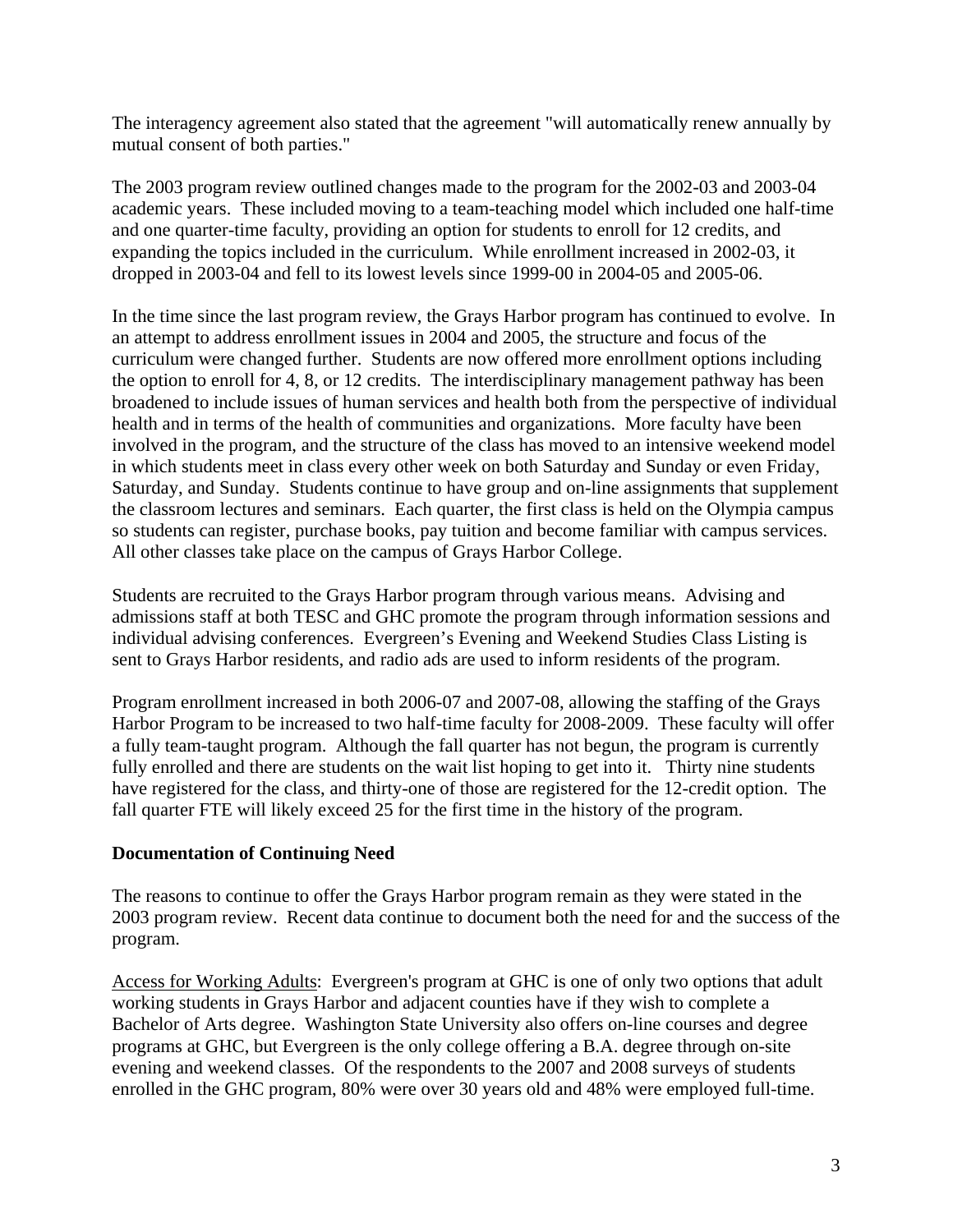Student Demand: Although the annual average quarterly FTE was low in 2004-05 and 2005-06, attendance has steadily increased since then to the point that a record number of students are currently registered for the fall 2008 program. (See Appendix II for Headcount and FTE data).

Geographic Convenience: Of the students registered for Evergreen's GHC fall 2008 program, 53% have addresses within 30 miles of Aberdeen and a quarter of the students had attended one or more quarters of Evergreen's 2007-08 GHC program. In that 2007-08 program, 56% of the attendees had addresses within 30 miles of Aberdeen. In the 2006-07 program, 47% of the attendees had addresses within 30 miles of Aberdeen, and 37% of them had transferred credit from Grays Harbor College to Evergreen upon admission to Evergreen. These data show that Evergreen's GHC program is serving students in the Grays Harbor area.

Curriculum Focus: Based on career preferences of prospective and current students in the program, and seconded by GHC advisors, the Evergreen program at GHC originally focused on Management Studies, broadly defined to include a wide variety of disciplines from the humanities and social sciences. As mentioned above, this focus has been broadened recently to include human services and health. Of students who responded to surveys in 2007 and 2008, 48% chose "management; business" as their primary or secondary academic interest. Other responses included "citizenship; social change" (38%), "government; public policy" (24%), "human services" and "social work" or "social services" (24%), and "health; medicine" (14%).

Pedagogy: The cornerstones of an Evergreen education are critical reasoning, experiential and collaborative learning and self-discovery. We believe that a multicultural perspective expands our understanding of complex public issues. Historical, political, social, cultural and economic context frame our exploration of business and public management issues. Evergreen's small seminar classes, group projects and interactive, on-line dialogue among faculty and students provide students with opportunities to enhance their writing, public speaking, presentation, interpersonal and analytical skills. (See Assessment Information for student responses.)

Uniqueness: Students enrolled in the Evergreen program at GHC are attracted by the interdisciplinary curricular approach to management studies, the supportive learning community environment in the classes, and the personalized narrative evaluations they receive.

## **Assessment Information**

Students in the Grays Harbor program have been surveyed at the end of each of the past two academic years in an attempt to assess their satisfaction with specific aspects of the program and to solicit their self-assessment of the contributions the program had made to their education. The majority of the feedback was very positive, especially concerning the intensive weekend structure.

The 2007 survey was emailed to all 51 students who had attended any portion of the 2006-07 program. Responses were received from 9 students. The 2008 survey was administered to students who registered for 12 credits in the spring quarter of 2008. It was also made available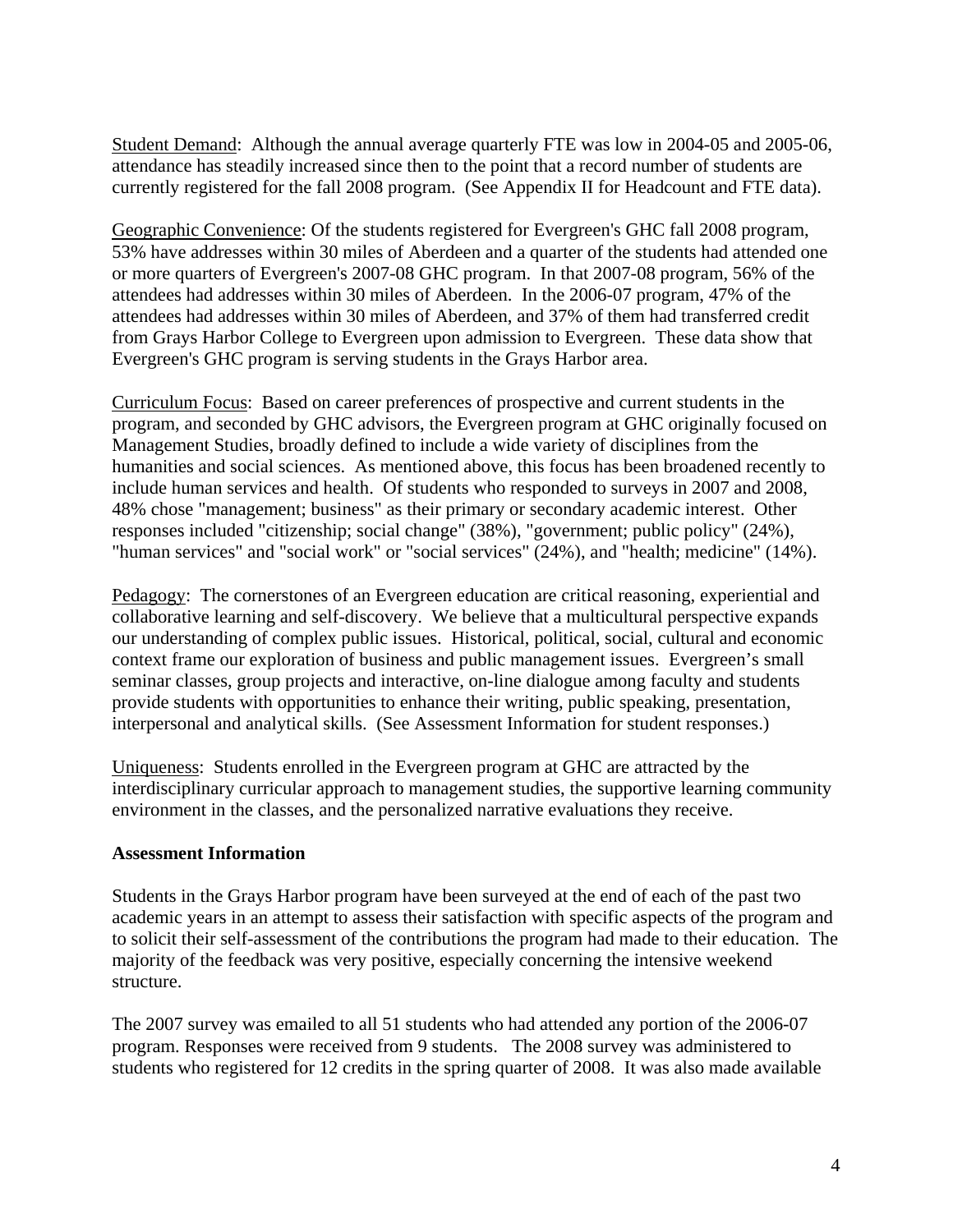online to all other students who had attended any portion of the 2007-08 program. Responses were received from 12 students.

In both surveys, students were asked to use a scale of 1 to 5 (Not Satisfied to Very Satisfied) to assess their satisfaction with different aspects of their enrollment in Evergreen's GHC program. For each year, both the average score and the percentage of students responding "Very Satisfied" (5 on a scale of 1 to 5) are shown below.

|                                                   | 2007<br>$(n=9)$ |     |     | 2008<br>$(n=12)$ |
|---------------------------------------------------|-----------------|-----|-----|------------------|
| Timing and schedule of classes                    | 4.1             | 44% | 4.1 | 50%              |
| Variety of credit options for enrolling in the    |                 |     |     |                  |
| program                                           | 3.9             | 44% | 4.6 | 67%              |
| Variety and sequence of course themes and topics  | 3.4             | 33% | 4.5 | 58%              |
| Variety of issues presented within the program    | 3.7             | 44% | 4.8 | 83%              |
| Coordination of themes presented by different     |                 |     |     |                  |
| faculty                                           | 3.2             | 33% | 4.4 | 67%              |
| Accessibility of information, advising, and other |                 |     |     |                  |
| services                                          | 3.3             | 33% | 3.8 | 42%              |

Students were also asked to use a scale of 1 to 5 (Not Helpful to Very Helpful) to assess their how well Evergreen's GHC program had helped strengthen their academic abilities in each of Evergreen's "Six Expectations of an Evergreen Graduate." These expectations are show below with both the average score and the percentage of students responding "Very Helpful" (5 on a scale of 1 to 5) for each year of the survey.

| <b>Expectations of an Evergreen Graduate</b>            | 2007 | $(n=9)$ |     | 2008<br>$(n=12)$ |
|---------------------------------------------------------|------|---------|-----|------------------|
| Articulate and assume responsibility for your own       |      |         |     |                  |
| work                                                    | 4.2  | 33%     | 4.5 | 58%              |
| Participate collaboratively and responsibly in our      |      |         |     |                  |
| diverse society                                         | 3.4  | 44%     | 4.8 | 75%              |
| Communicate creatively and effectively                  | 3.9  | 44%     | 4.6 | 67%              |
| Demonstrate integrative, independent, and critical      |      |         |     |                  |
| thinking                                                | 4.1  | 67%     | 4.4 | 75%              |
| Apply qualitative, quantitative, and creative modes of  |      |         |     |                  |
| inquiry appropriately to practical and theoretical      |      |         |     |                  |
| problems across disciplines                             | 3.6  | 44%     | 4.6 | 58%              |
| Demonstrate depth, breadth, and synthesis of            |      |         |     |                  |
| learning and the ability to reflect on the personal and |      |         |     |                  |
| social significance of that learning                    | 3.9  | 44%     | 4.6 | 67%              |

Students were also asked why they enrolled in Evergreen's GHC program. Respondents listed more than one reason, but the reason chosen most often was "curriculum / program content" (89% of responses in 2007 and 83% of responses in 2008). Students also chose the program for its "location" (56% of responses in 2007 and 42% of responses in 2008). But students who took the time to list their own reasons provided reasons like "I like the intensive weekends plus the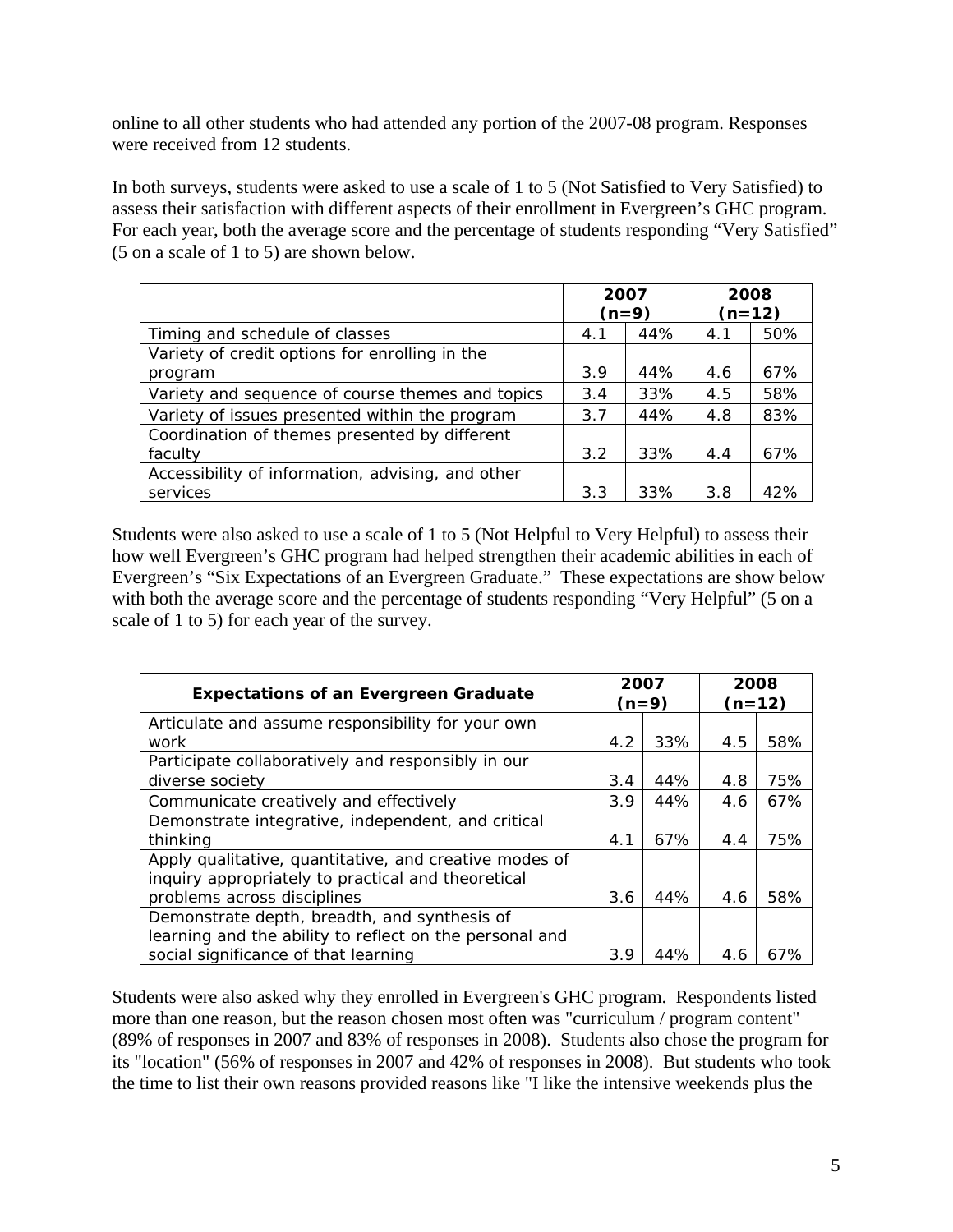coordination of the weekend classes to an overall theme," "time schedules," and "The schedule was perfect for a working student."

The age and employment status of the respondents support the claim that this program provides access to higher education for working adults.

| Age       | 2007 | 2008 |
|-----------|------|------|
| $18 - 23$ | 22%  | 0%   |
| $24 - 30$ | 11%  | 8%   |
| $31 - 40$ | 22%  | 25%  |
| 41-50     | 11%  | 50%  |
| over 50   | 33%  | 17%  |

| Age       | 2007 | 2008  | <b>Work Status</b> | 2007 | 2008 |
|-----------|------|-------|--------------------|------|------|
| 18-23     | 22%  | $0\%$ | full-time          | 44%  | 50%  |
| 24-30     | 11%  | 8%    | part-time          | 22%  | 8%   |
| $31 - 40$ | 22%  | 25%   | not employed       | 22%  | 25%  |

Students attending Evergreen's GHC programs are included in all regular student assessment surveys, such as the Evergreen New Student Survey, the Evergreen Student Experience Survey, Alumni Surveys, and the National Survey of Student Engagement, so their assessments are represented in those survey results also.

#### **Plans to Improve the Quality and Productivity of the Program**

As mentioned in the previous program review, there can always be work done to improve community perception of Evergreen, to improve the teaching skills of faculty members, and to better respond to students' academic interests and needs. The registration numbers for the coming fall quarter indicate that the program is popular. Evergreen will attempt to preserve and expand the success of the program by surveying students, observing and mentoring faculty, and coordinating the efforts of support staff who work with current and potential students.

## **Data on Majors, Degrees and Faculty**

Evergreen students graduate with a Bachelor of Arts degree (CIP 24.0101 Liberal Arts and Sciences) or a Bachelor of Science degree (CIP 30.1801 Interdisciplinary Studies: Natural Sciences). Majors are not declared by students or identified by the college upon graduation. Students who have graduated from Evergreen's Grays Harbor program only are not easily identifiable, since most students register for classes at both Grays Harbor and on the main Olympia campus.

From fall 2002 through spring 2008, 0.75 faculty FTE have been assigned to teach in this program. In the 2008-09 academic year, 1.0 faculty FTE have been used to staff the program. No graduate assistants are used.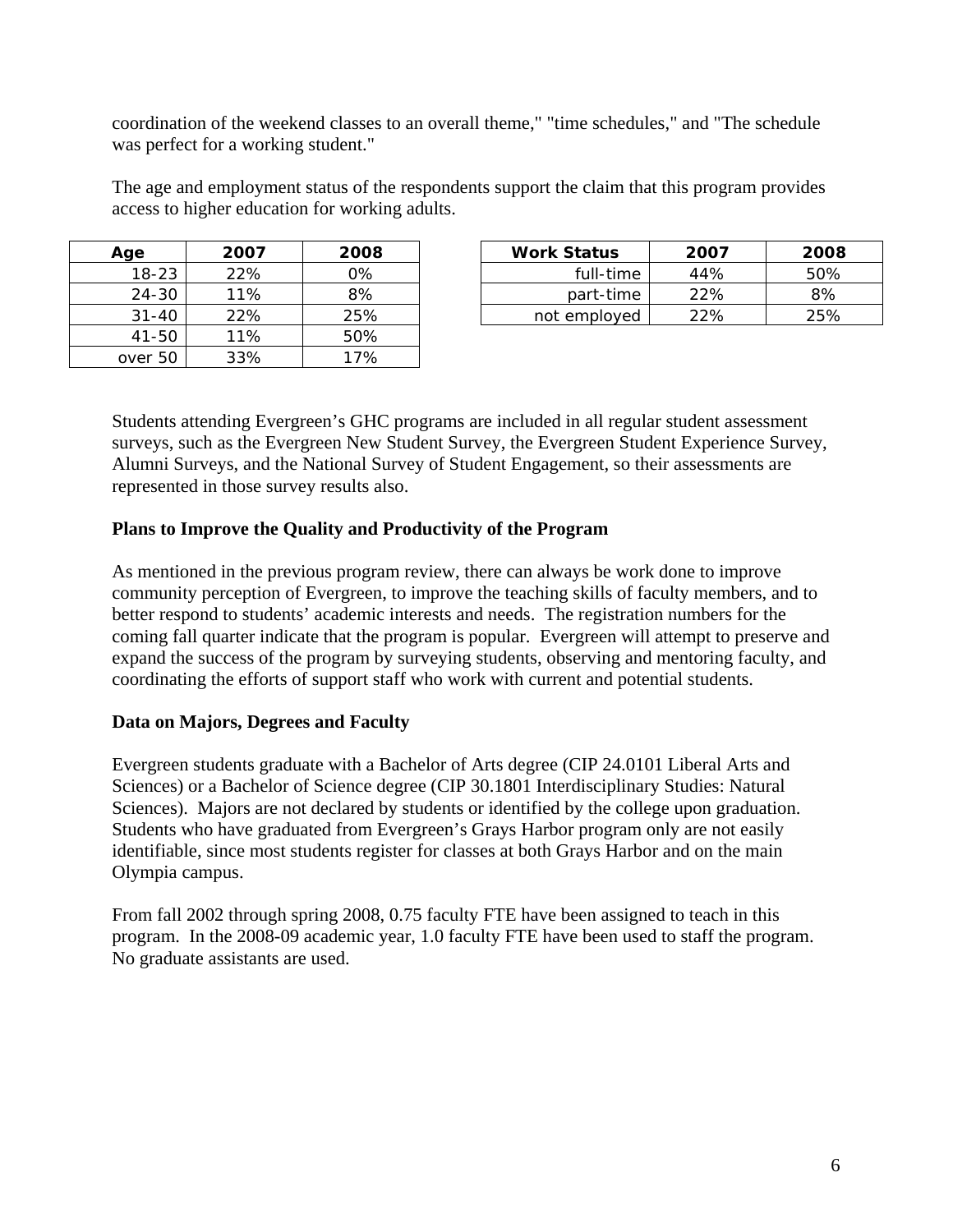# **Appendix I**

| <b>Quarter Offered</b> | <b>Title</b>                                                         | <b>Faculty</b>                                                                | <b>Credits</b>         |
|------------------------|----------------------------------------------------------------------|-------------------------------------------------------------------------------|------------------------|
| Fall 2003              | Government and the Economy                                           | <b>Howard Schwartz and Tomas</b><br>Mosquera                                  | 8 or 12                |
| Winter 2004            | Visions of Justice                                                   | Marla Elliott and Howard<br>Schwartz                                          | 8 or 12                |
| Spring 2004            | Justice and the Community                                            | Arleen Sandifer and Tomas<br>Mosquera                                         | 8 or 12                |
| <b>Fall 2004</b>       | New Tools for Community<br>Transformation                            | Arlen Speights and Joe<br>Tougas                                              | 8 or 12                |
| Winter 2005            | New Tools for Community<br>Transformation                            | Arlen Speights and Allen<br>Mauney                                            | 8 or 12                |
| Spring 2005            | Market, Forum and Village                                            | <b>Stephen Beck and Simona</b><br>Sharoni                                     | 8 or 12                |
| Fall 2005              | <b>Public Service Management</b>                                     | Thuy Vu and Jane Wood                                                         | 8 or 12                |
| Winter 2006            | <b>Public Service Management</b>                                     | Thuy Vu and Jane Wood                                                         | 8 or 12                |
| Spring 2006            | Managers as Leaders: Public Sector<br>Leadership within Rapid Change | Thuy Vu and Gene van den<br>Bosch                                             | $\overline{8}$ or 12   |
| <b>Fall 2006</b>       | Developing Minds, Nurturing<br>Communities                           | Joe Tougas, Candace Vogler,<br>Jane Wood, and Hirsh<br>Diamant                | 2, 4, 6, 8,<br>or $12$ |
| Winter 2007            | Developing Minds, Nurturing<br>Communities                           | Rick McKinnon, Candace<br>Vogler, Simona Sharoni, and<br>Andrea Seabert Olsen | 2, 4, 6, 8,<br>or $12$ |
| Spring 2007            | Developing Minds, Nurturing<br>Communities                           | Rick McKinnon, Candace<br>Vogler, Simona Sharoni, and<br>Jane Wood            | 2, 4, 6, 8,<br>or $12$ |
| Fall 2007              | Leadership in Action: Transforming<br>Self and Structure             | Rick McKinnon, Mary Dean,<br>and Joli Sandoz                                  | 2, 4, 6, 8,<br>or $12$ |
| Winter 2008            | Leadership in Action: Transforming<br>Self and Structure             | Rick McKinnon, Arlen<br>Speights, and Steve Marshall                          | 4, 8, or 12            |
| Spring 2008            | Leadership in Action: Transforming<br>Self and Structure             | Rick McKinnon, Joanna<br>Cashman, and Mary Dean                               | 4, 8, or 12            |
| <b>Fall 2008</b>       | <b>Building Communities and</b><br>Managing Organizations            | Marge Mohoric and Thuy Vu                                                     | 4, 8, or 12            |
| Winter 2009            | <b>Building Communities and</b><br>Managing Organizations            | Marge Mohoric and Thuy Vu                                                     | 4, 8, or 12            |
| Spring 2009            | <b>Building Communities and</b><br><b>Managing Organizations</b>     | Marge Mohoric and Thuy Vu                                                     | 4, 8, or 12            |

## **List of Classes Offered through Grays Harbor Program, Fall 2003 – Spring 2009**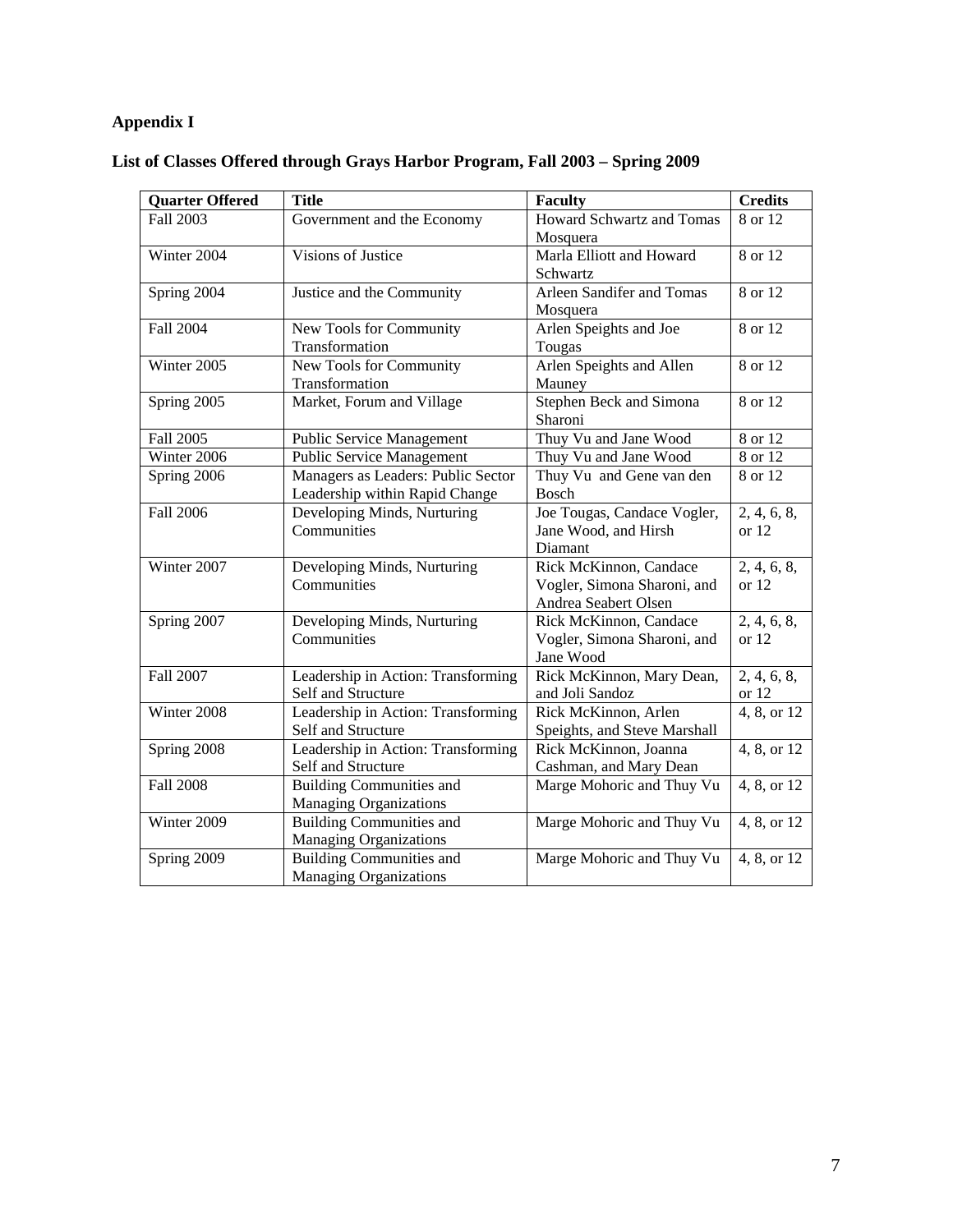# **Appendix II**

## **Grays Harbor Program Demographic Statistics 2003-2007**

| <b>Fall Quarter</b>                             | 2003           | 2004                  | 2005         | 2006                  | 2007      |
|-------------------------------------------------|----------------|-----------------------|--------------|-----------------------|-----------|
| <b>Male</b>                                     | 8              | 5                     | 3            | 4                     | 6         |
|                                                 | 31%            | 36%                   | 19%          | 15%                   | 17%       |
| <b>Female</b>                                   | 18             | 9                     | 13           | 22                    | 29        |
|                                                 | 69%            | 64%                   | 81%          | 85%                   | 83%       |
| African-American                                | 1              | 0                     | 0            | 0                     | 0         |
|                                                 | 4%<br>1        |                       |              | 1                     |           |
| <b>Asian/Pacific Islander</b>                   | 4%             | 0                     | 0            | 4%                    | 0         |
| <b>Hispanic/Latino</b>                          | 1<br>4%        | 0                     | 0            | $\mathbf{1}$<br>4%    | 0         |
| Native American/Alaskan Native                  | $\overline{0}$ | $\mathbf 0$           | 0            | $\overline{2}$<br>8%  | 3<br>9%   |
| White                                           | 22<br>85%      | 10<br>71%             | 13<br>81%    | 21<br>81%             | 31<br>89% |
|                                                 |                | 4                     | 3            | 1                     | 1         |
| <b>Not Indicated/Other</b>                      | 4%             | 29%                   | 19%          | 4%                    | 3%        |
| <b>SUBTOTAL STUDENTS OF COLOR</b>               | 3<br>12%       | 0                     | 0            | $\overline{4}$<br>15% | 3<br>9%   |
| <b>TOTAL STUDENT HEADCOUNT*</b>                 | 26             | 14                    | 16           | 26                    | 35        |
|                                                 |                |                       |              |                       |           |
| <b>Average Age</b>                              | 34             | 32                    | 38           | 34                    | 41        |
| <b>Full-time at Evergreen</b>                   | 18             | 12                    | 11           | 18                    | 30        |
| (12 or more credits)                            | 69%            | 86%                   | 69%          | 69%                   | 86%       |
| <b>Part-time at Evergreen</b>                   | 8              | 2                     | 5            | 8                     | 5         |
| (11 or fewer credits)                           | 31%            | 14%                   | 31%          | 31%                   | 14%       |
| <b>Washington Residents</b>                     | 26             | 13                    | 15           | 23                    | 34        |
| <b>Non-residents</b>                            | $\Omega$       | 1                     | 1            | 3                     | 1         |
|                                                 |                |                       |              |                       |           |
| Low Income<br>(≤ 150% of federal poverty level) | 8<br>31%       | $\overline{4}$<br>29% | 6<br>38%     | 11<br>42%             | 12<br>34% |
| <b>First Generation</b>                         | $\overline{7}$ | 4                     | 1            | 10                    | 21        |
| (per FAFSA or application)                      | 27%            | 29%                   | 6%           | 38%                   | 60%       |
|                                                 | 1              | 1                     | $\mathbf{1}$ | $\mathbf{1}$          | 4         |
| <b>Disability (reported)</b>                    | 4%             | 7%                    | 6%           | 4%                    | 11%       |
| <b>Disability (documented)</b>                  | 1              | 1                     | 1            | $\mathbf{1}$          | 3         |
|                                                 | 4%             | 7%                    | 6%           | 4%                    | 9%        |
| Regular (degree-seeking)                        | 18             | 13                    | 13           | 24                    | 35        |
|                                                 | 69%            | 93%                   | 81%          | 92%                   | 100%      |
| Special (non-matriculated)                      | 8              | 1                     | 3            | $\overline{2}$        | 0         |
|                                                 | 31%            | 7%                    | 19%          | 8%                    |           |

*\*Based on Enrollment in Grays Harbor curriculum, not student campus code, since students often co-enroll at Olympia campus.*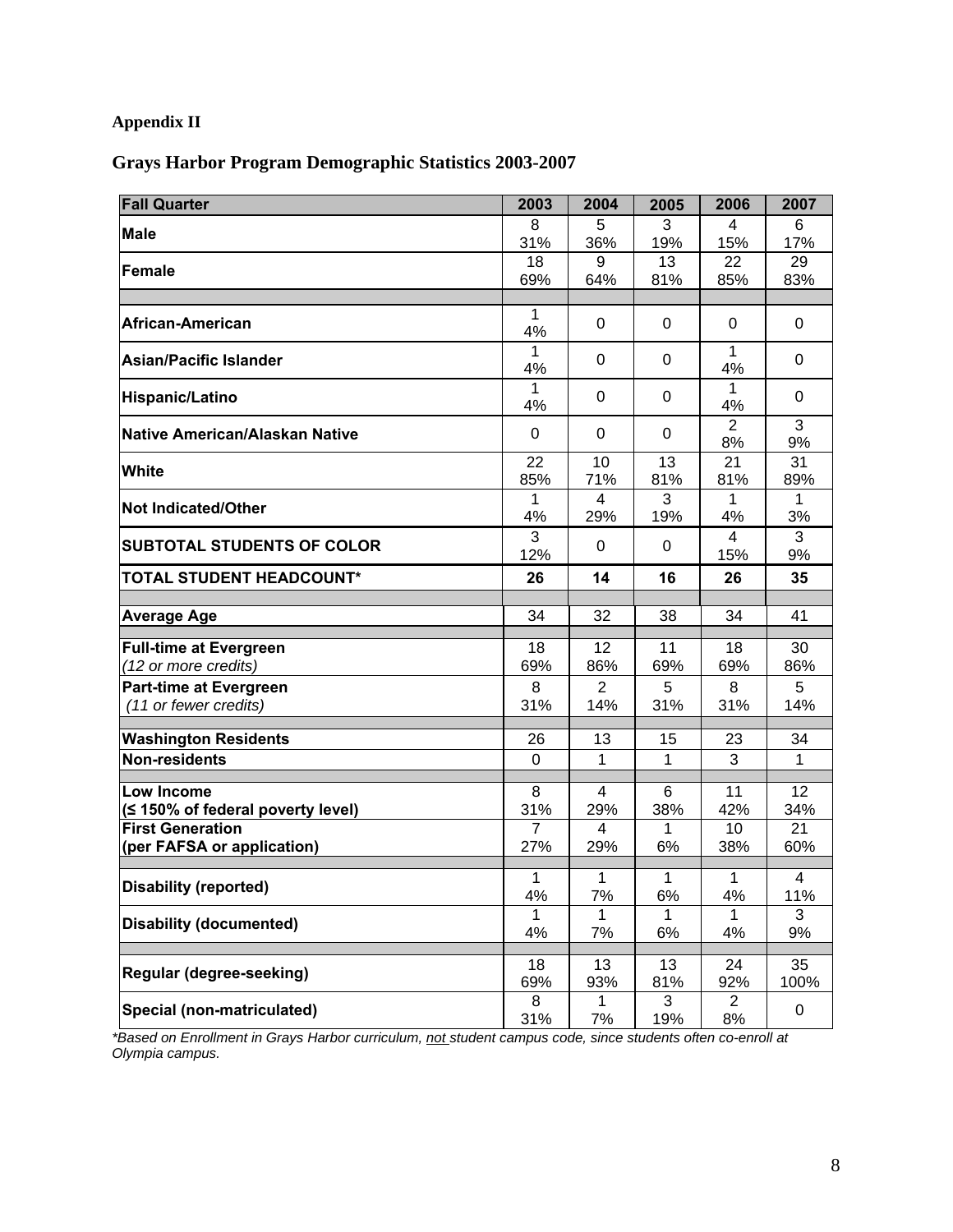

\*Unduplicated headcount actually enrolled at Grays Harbor as of 10<sup>th</sup> day – not based on student's campus code.

| <b>Fall-to-Fall Retention*</b> |      |     | F02-F03   F03-F04   F04-F05   F05-F06   F06-07 |     |     |
|--------------------------------|------|-----|------------------------------------------------|-----|-----|
| Degree-seeking Undergraduates  | 78%  | 83% | 62%                                            | 69% | 79% |
| Students of Color              | 100% | 67% | N/A                                            | N/A | 75% |

*\*retention adjusted for graduation; students were retained to Evergreen, not necessarily GRH program.* 

| Academic Year                      | $02 - 03$ | $03 - 04$ | $04 - 05$ | $05 - 06$ | 06-07 |
|------------------------------------|-----------|-----------|-----------|-----------|-------|
| # of Bachelor's Degree Recipients* |           |           |           |           |       |

*\*Number of GRH bachelor's degrees awarded (AW only) fall through summer of each academic year, run as of 8/13/2008.* 

*Note: degrees for GRH students who finished their academic work at the Olympia campus would not be included above*

| Quarterly and Annual Average Quarterly FTE 1997-98 through 2007-08 |                 |                   |                   |                                           |  |  |  |
|--------------------------------------------------------------------|-----------------|-------------------|-------------------|-------------------------------------------|--|--|--|
| <b>Academic Year</b>                                               | <b>Fall FTE</b> | <b>Winter FTE</b> | <b>Spring FTE</b> | Annual<br>Average<br><b>Quarterly FTE</b> |  |  |  |
| 1997-98                                                            | 5.3             | 7.5               | 10.1              | 7.6                                       |  |  |  |
| 1998-99                                                            | 7.5             | 5.9               | 4.3               | 5.9                                       |  |  |  |
| 1999-00                                                            | 13.3            | 11.7              | 7.5               | 10.8                                      |  |  |  |
| 2000-01                                                            | 22.9            | 20.0              | 15.2              | 19.4                                      |  |  |  |
| 2001-02                                                            | 6.4             | 11.5              | 18.9              | 12.3                                      |  |  |  |
| 2002-03                                                            | 20.6            | 19.4              | 16.0              | 18.7                                      |  |  |  |
| 2003-04                                                            | 16.5            | 19.0              | 13.6              | 16.4                                      |  |  |  |
| 2004-05                                                            | 10.4            | 7.2               | 10.1              | 9.2                                       |  |  |  |
| 2005-06                                                            | 10.7            | 8.3               | 10.1              | 9.7                                       |  |  |  |
| 2006-07                                                            | 16.1            | 15.5              | 13.2              | 15.0                                      |  |  |  |
| 2007-08                                                            | 20.0            | 15.2              | 18.1              | 17.8                                      |  |  |  |

**Grays Harbor Program** 

*Note: FTE is based on actual 10<sup>th</sup> day enrollment in Grays Harbor curriculum. State waiver enrollment excluded.*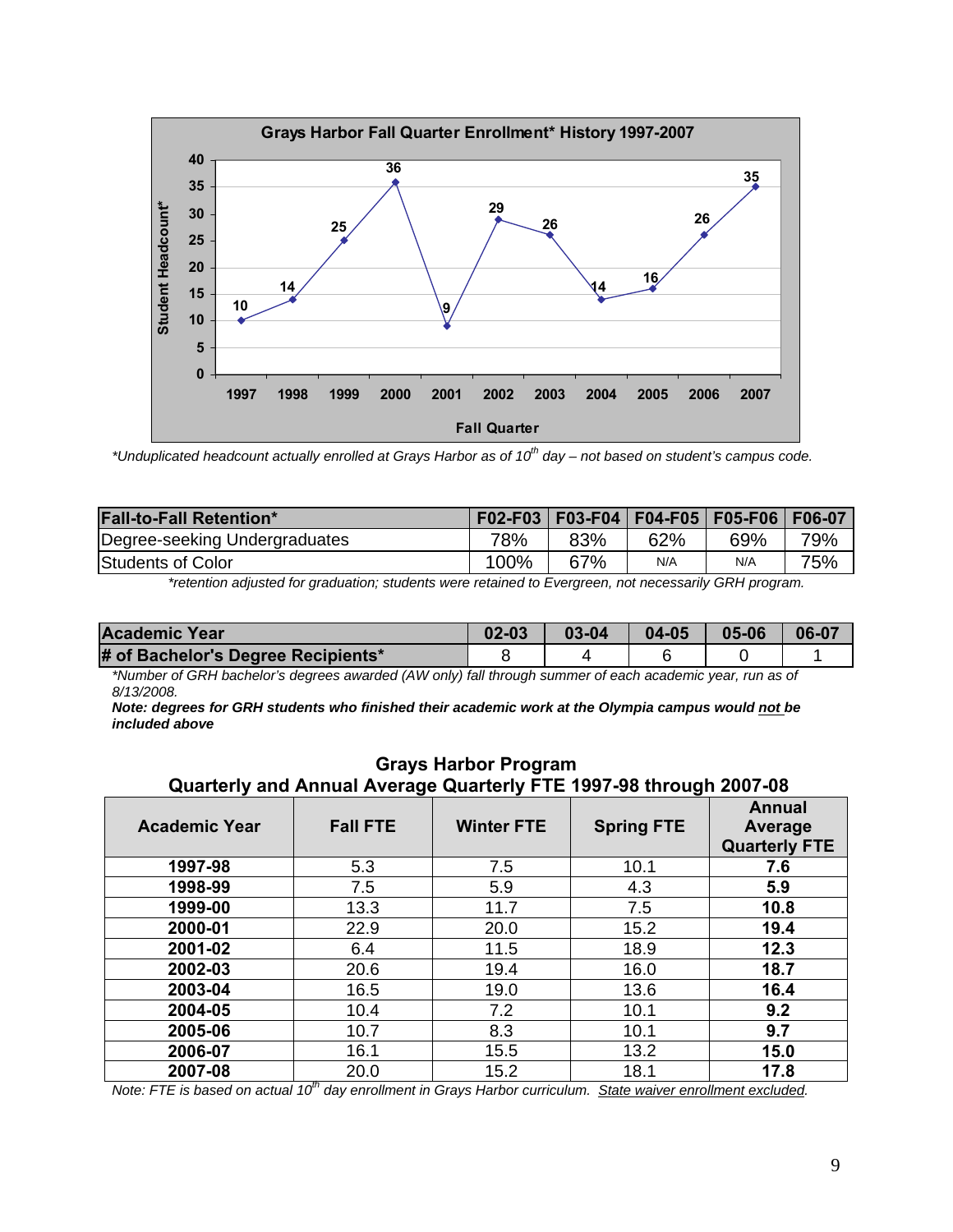

*Note: FTE is based on actual 10<sup>th</sup> day enrollment in Grays Harbor curriculum. State waiver enrollment excluded.* 

## **Grays Harbor Enrollment Detail**

[Note: State waiver enrollment is <u>not</u> excluded from this 10<sup>th</sup> day curriculum detail so that this summary can **be used for faculty/student load determinations.]** 

| Acad.<br>Year | <b>Program/Course</b><br><b>Title</b>         | <b>Faculty</b>                                                                                                                                   | Fall<br><b>Headcount</b> | <b>Winter</b><br><b>Headcount</b> | <b>Spring</b><br><b>Headcount</b> | Fall<br><b>FTE</b> | Winter<br><b>FTE</b> | <b>Spring</b><br><b>FTE</b> |
|---------------|-----------------------------------------------|--------------------------------------------------------------------------------------------------------------------------------------------------|--------------------------|-----------------------------------|-----------------------------------|--------------------|----------------------|-----------------------------|
| 2003-04       | Government and the<br>Economy                 | <b>Howard Schwartz</b><br>& Tomas Mosquera                                                                                                       | 26                       |                                   |                                   | 18.1               |                      |                             |
| 2003-04       | Visions of Justice                            | <b>Howard Schwartz</b><br>& Marla Elliott                                                                                                        |                          | 27                                |                                   |                    | 19.5                 |                             |
| 2003-04       | Justice and the<br>Community                  | Arleen Sandifer &<br>Tomas Mosquera                                                                                                              |                          |                                   | 20                                |                    |                      | 13.6                        |
| 2004-05       | New Tools for<br>Community<br>Transformation  | Fall: Joe Tougas,<br>Arlen Speights/<br>Winter: Allen<br>Mauney, Arlen<br>Speights                                                               | 14                       | 10                                |                                   | 10.4               | 7.2                  |                             |
| 2004-05       | Market, Forum, and<br>Village                 | Stephen Beck,<br>Simona Sharoni                                                                                                                  |                          |                                   | 15                                |                    |                      | 10.7                        |
| 2005-06       | <b>Public Service</b><br>Management           | Thuy Vu, Jane<br>Wood                                                                                                                            | 16                       | 11                                |                                   | 11.2               | 8.3                  |                             |
| 2005-06       | Managers as<br>Leaders                        | Van den Bosch                                                                                                                                    |                          |                                   | 14                                |                    |                      | 10.1                        |
| 2006-07       | Developing Minds,<br>Nurturing<br>Communities | Fall: Vogler, Wood,<br>Tougas, Diamant<br>Winter: Vogler,<br>Sharoni, McKinnon,<br>SeabertOlsen<br>Spring: Vogler,<br>Sharoni, McKinnon,<br>Wood | 22                       | 19                                | 17                                | 15.5               | 13.6                 | 12.0                        |
| 2006-07       | Developmental<br>Theories (course)            | Joe Tougas                                                                                                                                       | $\overline{2}$           |                                   |                                   | 0.3                |                      |                             |